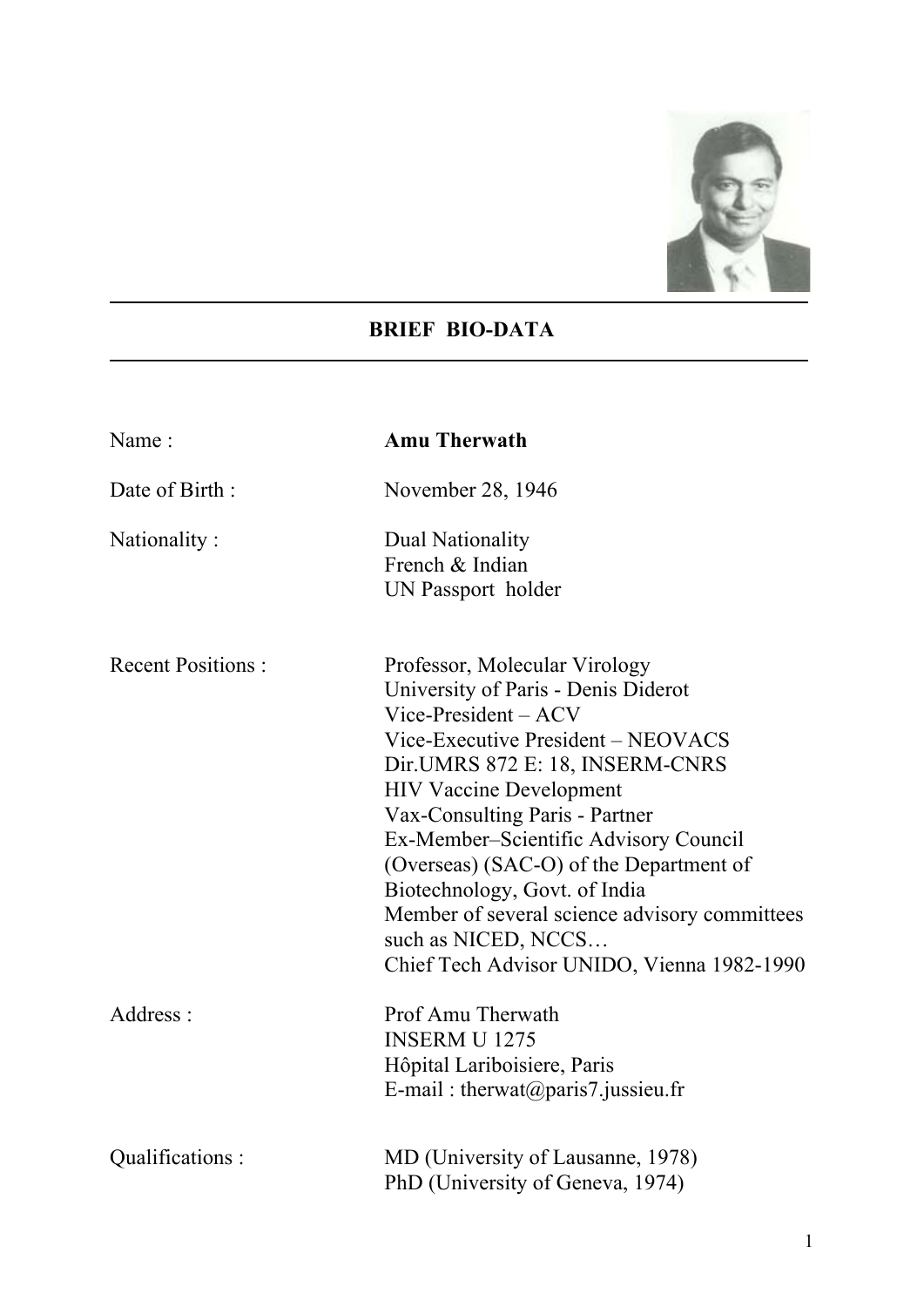|                           | DS (University of Paris, 1980)                                                                                                                                                                                                                                                                                                                                                                                                                                                                                                                                                                                                                                                                                                                                                                                                                                                                                      |  |
|---------------------------|---------------------------------------------------------------------------------------------------------------------------------------------------------------------------------------------------------------------------------------------------------------------------------------------------------------------------------------------------------------------------------------------------------------------------------------------------------------------------------------------------------------------------------------------------------------------------------------------------------------------------------------------------------------------------------------------------------------------------------------------------------------------------------------------------------------------------------------------------------------------------------------------------------------------|--|
| Memberships:              | <b>American Association for Cancer Research</b><br>(AACR)<br><b>American Society of Microbiologists</b><br><b>International Apoptosis Group</b><br>Fellow – Academy of Medicine & Academy of<br>Sciences                                                                                                                                                                                                                                                                                                                                                                                                                                                                                                                                                                                                                                                                                                            |  |
| Advisor:                  | UN - AID program on Development<br>UNIDO - Chief Technical Advisor<br>WHO - Advisor TDR<br>Expert Consultant for the United Nations, NY<br>on SE Asia<br>French Ministry of Foreign Affairs – Special<br><b>Advisor on South East Asia</b>                                                                                                                                                                                                                                                                                                                                                                                                                                                                                                                                                                                                                                                                          |  |
| <b>Research Insteret:</b> | Molecular Genetics of human cell transformation<br>and development of malignant phenotypes. The<br>role of tumor suppresser genes and genes<br>involved in cell death pathway (apoptosis)<br>studied in relation to breast tumorigenesis. The<br>modulation of pro-apoptotic gene expression<br>investigated in order to overcome the appearance<br>of drug resistant phenotypes particularly after<br>chemotherapy.<br>A second chapter concerns development of<br>cytokine based active iimmunization against<br>Rhumatoid Arthritis<br>We have successfully developed a therapeutic<br>vaccine (patented) which is due for clinical trial.<br>Lastly, a pharmaco-genomic approach to<br>understanding differences in disease<br>development (severity, duration, latency period)<br>in persons infected by the AIDS virus. Some<br>interesting findings of applicable clinical<br>importance have been obtained. |  |